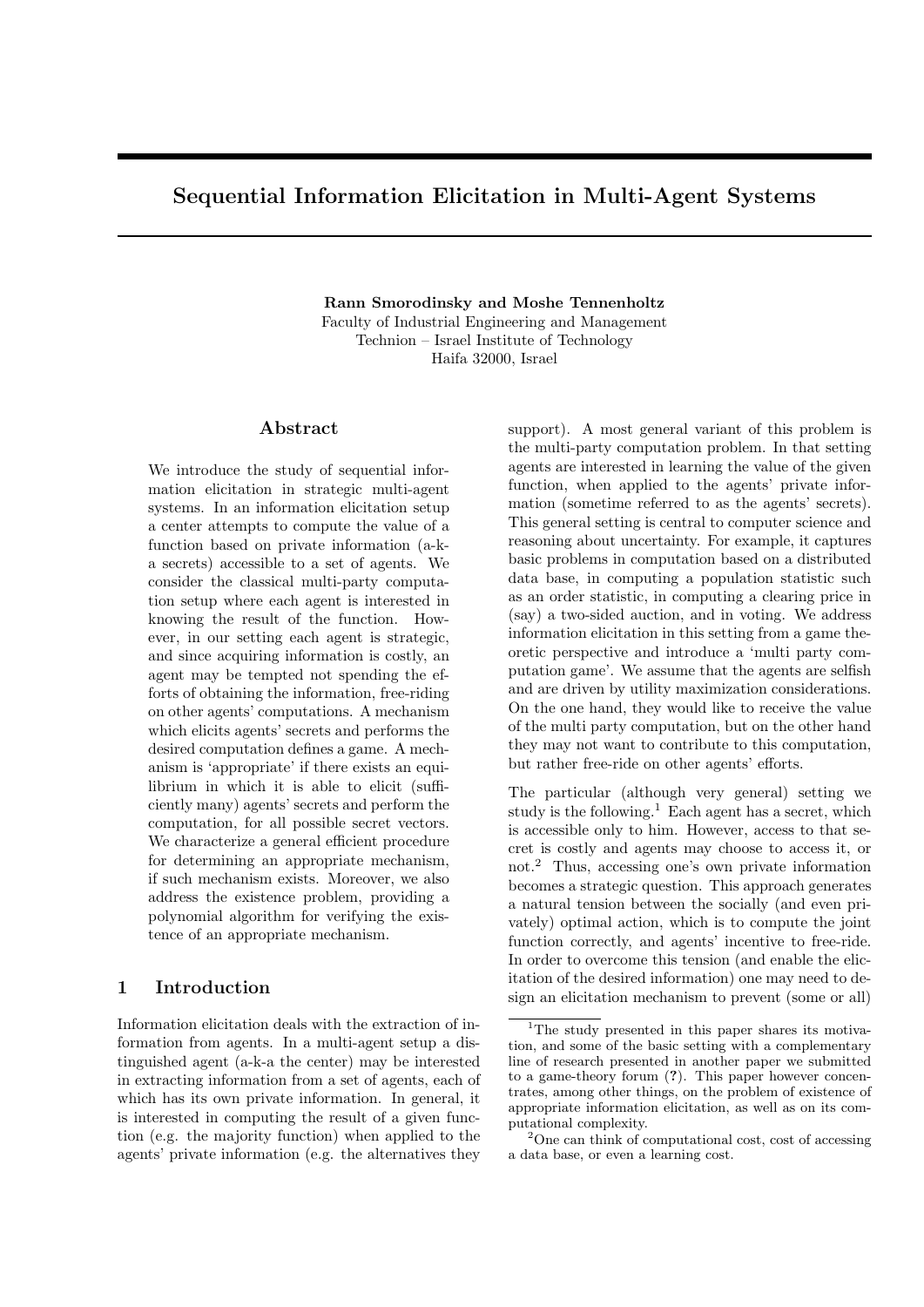agents from free-riding, elicit agents' secrets and execute the desired computation. To better understand the basic tension in the multi-party computation game consider the following:

Example 1 Assume there are 11 agents, each having a private value which equals either 0 or 1 with equal probabilities and which are independent. The agents would like to compute the simple majority function. Consider a situation where each agent must pay 0.4 for accessing his secret, but values the correct result of the computation at 1. A simple elicitation mechanism asks the agents, in some arbitrary order, for their secrets. The mechanism will halt when the value of the majority is already determined. The strategy tuple where all agents choose to access their secrets, if/when approached, and report them truthfully is not an equilibrium. To see this consider the perspective of agent 1, the first agent to be approached. Assuming all agents will reply (truthfully, or not) if/when approached, then agent 1 can alter the outcome of the majority function only if the other 10 replies split evenly between 0 and 1, which has a probability of  $\frac{10!}{5!5!}$  $0.5^{10} \approx \frac{1}{4}$ . Therefore, by accessing his own secret an agent gains, at most (assuming all others access their secrets),  $1 - 0.4 = 0.6$ . However, by guessing, and assuming all other agents compute, he will gain  $0.25 \times 0.5 + 0.75 \times 1 = 0.875$ . So agent 1 has no incentive to compute.

What the above example demonstrates is that a naive way of approaching agents might not work. Indeed, if all agents are approached simultaneously then we will face a similar problem. This motivates the careful discussion of sequential elicitation mechanisms, i.e. the construction of mechanisms that approach agents in a well designed sequence.

The design of mechanisms that deal with agent incentives is the subject of study of the theory of mechanism design in game theory. Most models discussed in that theory look at mechanisms that actually communicate with all agents simultaneously. Sequential mechanisms discussed in that literature are typically multi-stage games where the designer/center does not access agents sequentially, but the agents themselves may choose actions sequentially. In this paper we consider mechanisms that approach one agent after the other (we refer to these as sequential mechanisms). The intuition behind the adoption of sequential mechanisms is as follows. Assume there are agents with low (access / computation / learning) costs. These agents can be approached first. It is possible that based on their replies the desired multi party computation can be carried out. However, if this is not the case then, intuitively, the impact of the other agents on the re-

sult of the computation (their pivotalness) increases, and so the incentive to incur the cost and compute increases. We demonstrate this argument in the following example:

Example 2 Consider 4 agents, each having a secret of either 0 or 1, drawn independently with equal probabilities. The agents would like to know whether they have a consensus or not. Assume three of them have very low computation costs (say, zero) and the fourth has a cost of 0.4. A mechanism that approaches the forth agent first (or all agents simultaneously) may fail to compute correctly as the fourth agent will choose to 'guess' his secret (by guessing his payoff is 0.875, whereas by accessing the secret the payoff is 0.6). However, if the mechanism approaches the first three before it approaches the  $4^{th}$  agent, then we either may learn the true value (which is the case if there is lack of consensus already among these three) or may update the fourth agent about the previous replies. In this case the fourth agent's 'pivotalness' increases and so by guessing he expects a payoff of 0.5, compared to 0.6, when not guessing. Consequently, the fourth agent will access his secret and the mechanism will surely compute correctly.

The class of multi party computations we study is that of anonymous functions. An anonymous function is one where the function's value does not depend on the identity of the agents but on the secrets only. In other words, a permutation of agents' secrets will not change the value of the function. This class of functions is quite elementary and often used in models. Among the anonymous functions are majority, consensus, unanimity, average, variance, order statistic, percentile and more.

The basic new terminology we introduce for sequential mechanisms is that of an 'appropriate mechanism'. A mechanism is deemed appropriate if for all realizations of secrets the function will be computed correctly, in an equilibrium (additionally, there may be equilibria of appropriate mechanism where this is not the case). In the paper we concentrate on mechanisms that are to act in fully revealing (e.g. broadcast) environment. In such setting the agent to be approached, and its response, is observed by all agents. We believe that this is a most appropriate setting for a basic model of information elicitation in multi-agent systems. We later discuss the effects that may be suggested by considering other models and extensions.

Informally, the main contributions we report on are as follows:

• We introduce a general setting for information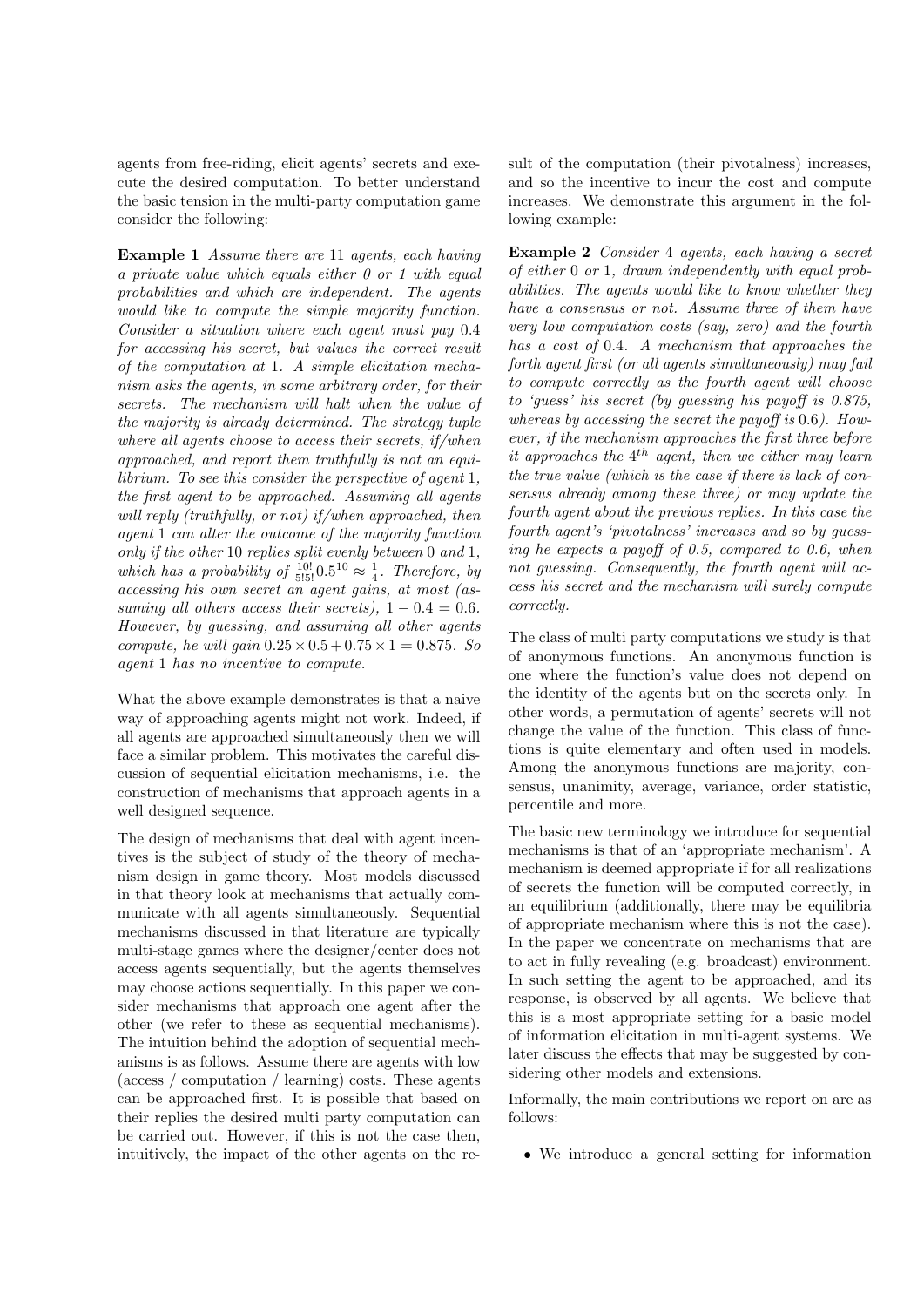elicitation in multi-agent settings, captured by the "multi-party computation game".

- We provide an efficient algorithm for constructing an appropriate mechanism, if such mechanism exists.
- We provide a characterization for the existence of appropriate mechanisms.
- We provide an efficient verification algorithm for the existence of an appropriate mechanism.
- We show that by allowing private communication, as well as by allowing probabilistic mechanisms, we can sometime improve the prospect of finding appropriate mechanisms.

## 2 Model

Let  $N = \{1, \ldots, n\}$  be a finite set of agents. Each agent j has a unique secret,  $s_j \in \{0, 1\}$ , that he may compute. Let  $0.5 \leq q < 1$  be the prior probability of  $s_j = 1$  and assume these events are independent.<sup>3</sup> Agents may compute their own secrets, however, computation is costly and agent j pays  $c_j > 0$  for computing  $s_j$ . Without loss of generality we shall assume  $c_1 \leq c_2 \leq \ldots \leq c_n$  (in words, agents are ordered by their costs).

Agents are interested in computing some joint binary parameter (e.g., the majority vote or whether they have a consensus) that depends on the vector of private inputs. Let  $G: \{0,1\}^n \to \{0,1\}$  denote the desired computation. Each agent j has a utility of  $v_j$ from learning the real value of  $G$ . We will assume that  $v_i > c_i$ , otherwise the agent faces no dilemma (we assume no side payments) .

In the exposition we will use the convention that  $v_i =$ 1. This is done without loss of generality, as the more general case where  $v_i > c_j > 0$ , is equivalent to the case where the value of agent j is 1 but the cost is  $\frac{c_j}{v_j}$ .

A central designer elicits the agents' secrets, computes G and reports the computed value of G back to each agent. In this setup each agent faces a dilemma of whether to compute his private secret  $s_i$ , at a cost of  $c_i$ , or perhaps to submit a guess to the central designer. The desired property of a mechanism is the correct computation of  $G$ , which is done through the elicitation of secrets from sufficiently many agents.

One should note that as the cost of each agent's computation,  $c_j$ , is lower than the gain from computing G, the socially optimal outcome is to compute. However, free riding of agents may undermine the ability to reach the social optimum.

In the introduction we considered an example where computation and truth revealing is not in equilibrium. The following example illustrates another situation.

**Example 3** - Let G be the parity function,  $q = 0.5$ , and  $c_j = 0.4$  for all  $j = 1, \ldots, 11$ . Once again, consider a simple mechanism that asks the agents in arbitrary order for their secret and computes G. In this example each agent, when approached, is pivotal and therefore all agents computing is an equilibrium, and so G will be computed correctly.

#### 2.1 Sequential Mechanisms

It is interesting to note that there may be a strict advantage in approaching agents sequentially. The intuition is that agents with a high computational cost may not be willing to compute, unless convinced they are pivotal. However, if some agents with low computation cost have already provided their secret the other agents may face one of two situations. Either G can be computed from previous replies or it cannot. In the latter case the remaining agents are more pivotal, perhaps sufficiently pivotal to justify a costly computation.

We now model mechanisms that approach agents sequentially. We will assume that the communication between the center and the agents is fully revealed by all agents. This can be associated with having broadcast communication. Moreover, we find this as an excellent model for introducing the idea of information elicitation in multi-agent systems, since it allows a simple setting where basic fundamental results can be obtained. Nevertheless, in Section 5 we discuss the possible advantages of having private channels.

A sequential mechanism (or mechanism) is an ordering of the set of agents, where the  $k^{th}$  agent in the order is defined according to the reply of its predecessors. Furthermore the  $k^{th}$  agent is provided with the replies of its predecessors.

Formally, let  $H_i = \{0,1\}^i$  be the set of histories of length i, for  $1 \leq i \leq n$ , and  $H_0 = \Lambda$  where  $\Lambda$  is the empty (null) history. Let  $H = \bigcup_{i=0}^{n} H_i$ . A sequential mechanism is a pair  $(g, f)$  where  $g : H \to N$  determines the agent to be approached, and  $f : H \rightarrow$ {0, 1, ∗} is a function that expresses a decision about whether to halt and output either 0 or 1, or continue the elicitation process (denoted by ∗). We will assume

<sup>&</sup>lt;sup>3</sup>The results apply for all  $0 < q < 1$ , however we assume w.l.o.g. that the probability of the event  $\{s_j = 1\}$  is greater than or equal to that of  $\{s_j = 0\}.$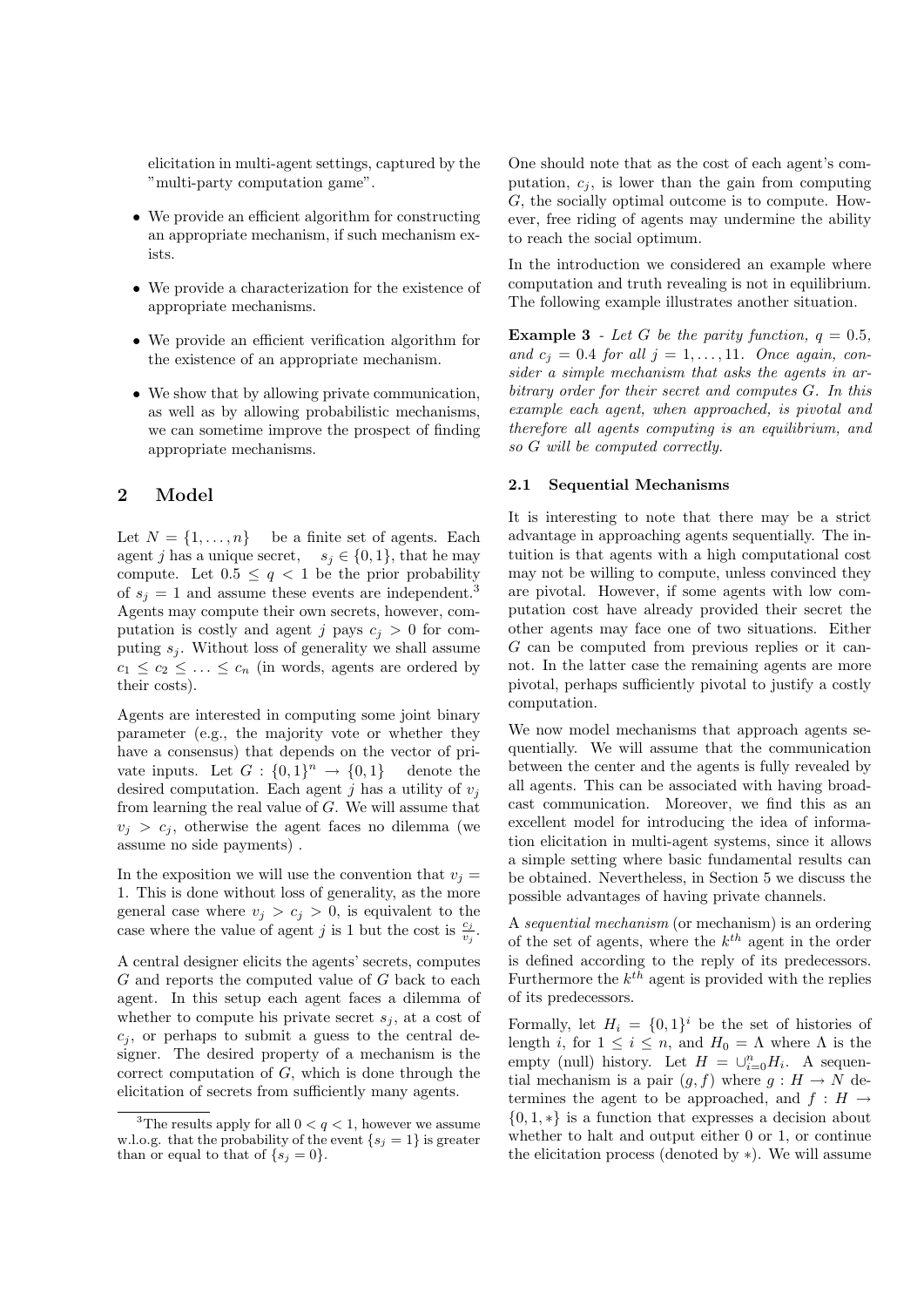that if  $g(h) = j$  then  $g(h') \neq j$  for every h' where h is a prefix of  $h'$ , i.e. an agent is approached only once.

The action space of each agent,  $j$ , is the set {compute, don't compute}  $\times$  {0,1}. The first coordinate refers to whether the agent chooses to go through the costly computation and the second coordinate is what the agent chooses to inform the central mechanism.

Note that this implies that each agent has 6 (and not 4) actions: Don't compute and report 0, Don't compute and report 1, Compute and report 0, Compute and report 1, Compute and report the true computed value, and Compute and report a false value. Let us denote by  $\Gamma$  the set of actions.

A pure strategy for agent j,  $x_j : 2^H \to \Gamma$ , assigns an action to each possible subset of histories, and a (mixed) strategy,  $X_j: 2^H \to \Delta(\Gamma)$ , assigns a probability distribution over Γ. The parameter q, alongside the tuple of (mixed) strategies,  $\{X_j\}_{j=1}^n$ , determines the probability that G will be computed.

An equilibrium for the mechanism  $\mathcal{A} = (f, g)$ , is a vector of  $n$  strategies, one for each agent, such that each agent's strategy is the best response against the other agents' strategies.

We seek mechanisms which can compute the true value of  $G$  in equilibrium. In fact, it is required that a mechanism computes  $G$  with certainty. Therefore we seek mechanisms that induce sufficiently many agents to compute their true secret, in order for G to be computed. Note that in many cases  $G$  may be computed with partial information. For example, in the case of a consensus function it is sufficient to elicit information sequentially until we get 2 different replies, which are truthful.

**Definition 1** A mechanism  $A$  is appropriate for  $G$ at  $0.5 \leq q < 1$  if there exists an equilibrium where G can surely be computed for all vector of agents' secrets. Such an equilibrium is referred to as a computing equilibrium.

# 3 Constructing appropriate mechanisms

Having introduced the general setting, our aim is now to deal with the actual construction of appropriate mechanisms. We face two major challenges:

1. We wish to have an effective procedure for characterizing the behavior of an appropriate mechanism, if exists. In particular, we should come up with a technique for deciding on the "next agent" to be approached" as a function of the history.

2. We wish to have an efficient procedure for checking the existence of an appropriate mechanism.

In this section we deal with the first issue, while the other one will be discussed in the next session.

We now introduce the HCF (High Cost First) algorithm for (dynamically) ordering the agents. We omit some of the secondary details to be discussed in the full paper.

- Step One For each possible prefix, i.e. string of 0 and 1's, of length in between 0 and  $n-1$ , compute the probability of being pivotal, conditional on agents being truthful. By knowing this probability we will have an upper bound on the cost of an agent that is expected to compute in equilibrium. Note that if  $G$  is anonymous then checking this is polynomial, given a particular prefix.
- Step Two Let us denote by  $Z_j$  the event that  $j$  is pivotal, and consider the following recursive structure. For any given set of agents and costs choose the agent to move first as follows - Consider all agents with a cost low enough to justify computing (namely all j such that  $1 - c_i \geq$  $Prob(Z_j) \cdot q + P(Z_j^c) \cdot 1)$  and approach the agent with the highest cost among these. Notice that this computation for an anonymous function is polynomial.
- Use this procedure to allocate the first agent  $(\sigma_1)$ . Depending on the reply of  $\sigma_1$  you end up with one of two trees. Apply the same procedure again to each tree, where at each time you are not allowed to allocate agents that have been already allocated, and so on and so forth.

Using HCF we can show:

Theorem 1 Let G be an anonymous function. Assume it is common knowledge that there exists an appropriate mechanism for G, then the mechanism induced by the  $HCF$  algorithm has a computing equilibrium.

Proof (sktech): We use an inductive argument, on the total number of agents. For  $n = 1$  this is straightforward. Assume the statement of the theorem holds for all problems with  $n = N$  agents and consider a problem with  $n = N + 1$  agents.

It is common knowledge that the original problem has an appropriate mechanism. Assume agent  $k$  is the first agent in that appropriate mechanism. We now know two things. First, that  $1 - c_k \geq \text{Prob}(Z_k)$ .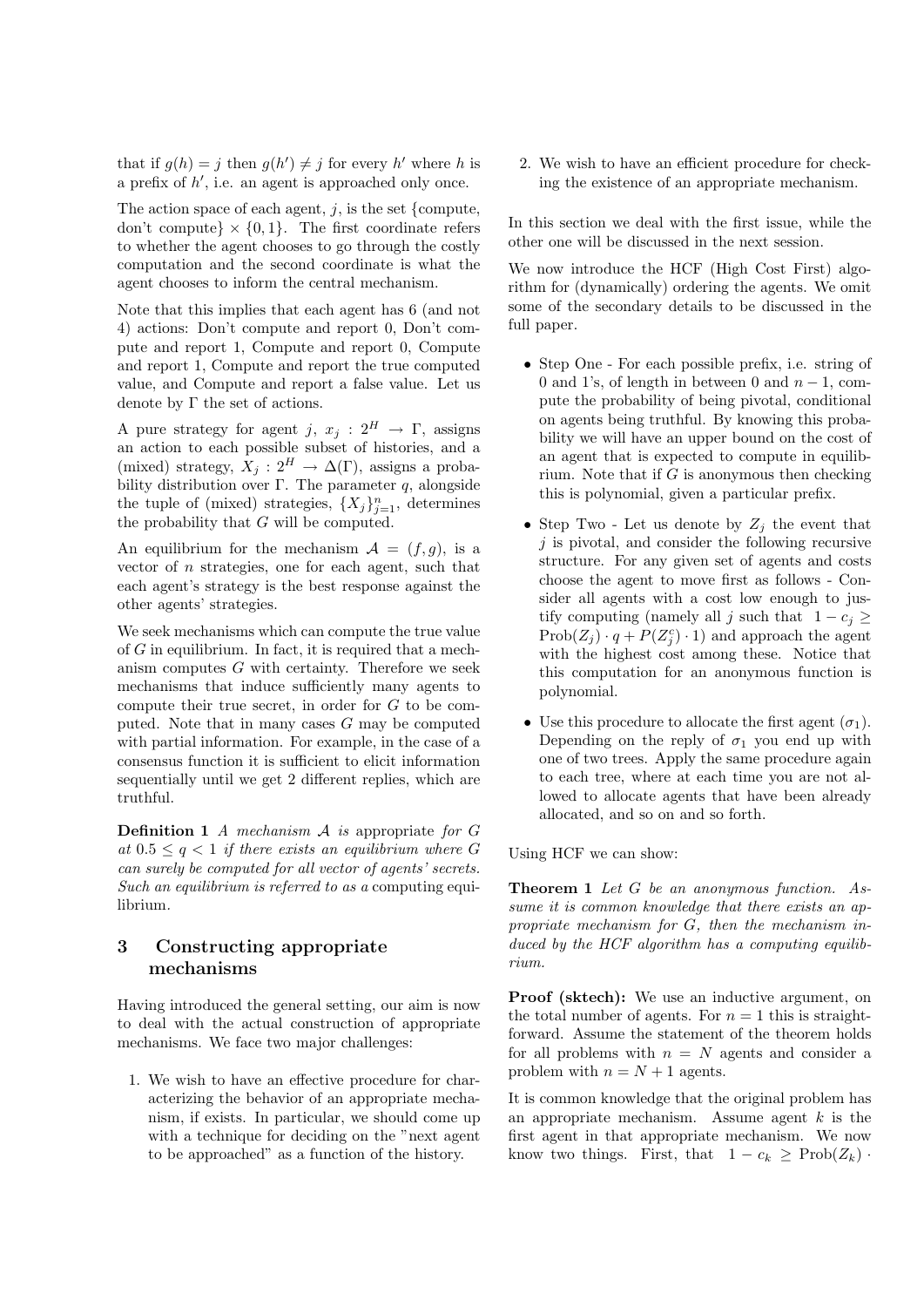$q + P(Z_k^c) \cdot 1$ , and second, that in the two problems induced, following k's reply, there are  $n = N$  agents (all  $N+1$  agents, but k) and it is common knowledge that an appropriate mechanism exists.

Consider agent  $\sigma_1$  that was chosen by our algorithm. By definition  $c_{\sigma_1} \geq c_k$  (note that due to anonymity  $\mathrm{Prob}(Z_{\sigma_1}) \cdot q + \mathrm{Prob}(Z_{\sigma_1}^c) \cdot 1 = \mathrm{Prob}(Z_k) \cdot q + \mathrm{Prob}(Z_k^c) \cdot$ 1). Hence, if agent  $\sigma_1$  moves first the existence of an appropriate mechanism for the two problems it induces is common knowledge. Notice that using  $c_{\sigma_1}$  instead of  $c_k$  can be only helpful, and each sub-case will remain appropriate.

Now, by our induction hypothesis, the algorithm induces an appropriate mechanism for each of the two games induced by  $\sigma_1$ 's reply, and so a computing equilibrium exists. It is therefore a best reply for agent  $\sigma_1$ to compute as well. QED

Note that the algorithm suggested can be implemented on-line. In other words, computation may take place only along the realized path. This is particularly interesting from a complexity point of view, as the number of histories along a particular path is  $n$ , whereas the total number of histories in  $H$  is of the order of magnitude of  $2^n$  (and a naive off-line algorithm will have to refer to each of them).

The above result hinges on the existence of an appropriate mechanism, however, verifying whether such a mechanism exists may be a non trivial task. One intuitive way to proceed with such a verification process is to apply the algorithm suggested in the proof of Theorem 1 and eventually check whether the resulting mechanism is appropriate. However, this naive approach turns out to be exponentially complex, as each play path along the tree will have to be checked. The next section discusses the complexity of algorithms for verifying the existence of appropriate mechanisms.

# 4 The existence of appropriate mechanisms

In this paper we discuss what we believe to be a central technical problem in information elicitation in multiagent systems. We wish to characterize conditions for the existence of computing equilibrium, i.e. find necessary and sufficient conditions for the existence of an appropriate mechanism. Moreover, we are interested in making an algorithmic use of this characterization, Indeed, we will show such characterization that leads to a polynomial algorithm for checking whether an appropriate mechanisms exists.

We are interested in an efficient algorithm that, given the values  $c_1, \ldots, c_n, q$ , and a succinct representation of an anonymous function (namely the number of 1's in the input needed for having the value 1. Note that this is a list of up to  $n + 1$  numbers), decides whether there exists an appropriate mechanism or not. The algorithm we propose is composed of a "verification criterion" and a low complexity algorithm for verifying the whether the above mentioned criterion is satisfied. We begin by treating the criterion issue, which is based on the appropriateness of the HCF algorithm. Later we turn to translate this into an efficient verification algorithm.

Let G be an arbitrary anonymous function. Consider a directed graph  $G' = (V, E)$  where the set of nodes is  $V = \{(i, k) : i, k \in Z_+, 0 \leq k \leq i \leq n\}$ , and the set of edges is  $E = \{((i,k),(i+1,k)) : 0 \le i \le n-1, k \le$  $i\} \cup \{((i,k),(i+1,k+1)) : 0 \leq i \leq n-1, k \leq i\}.$ Intuitively, this graph describes the possible states of information, when approaching agents while computing the value of an anonymous function, and the possible state transitions. Every state describes how many agents have been approached and how many 1's have been heard so far. In particular, the node  $v = (i, l)$ in  $G'$  is interpreted as the event that j agents have been approached and l 1's (and  $j - l$  0's) have been reported.

For each such node we may ask whether the value of G can be computed, or not. Let  $\bar{G} = (\bar{V}, \bar{E})$  be the graph induced by reducing  $G'$  to include only nodes where the value of the function  $G$  is still unknown. Notice that  $\bar{G}$  is a DAG.

For every node in  $\overline{G}$ , v, let  $c(v)$  be the largest i, for which  $1 - c_i \ge \text{Prob}(Z_i|v) \cdot q + P(Z_i^c|v)$ , where  $Z_i$  is the event that agent  $i$  is pivotal for the function  $G$ . Namely, if  $c(v) = i$  then every agent  $j \leq i$  will satisfy the above inequality (i.e., will have incentive to check its secret, assuming the rest of the agents check their secrets, when approached), and every agent  $j > i$ will not satisfy the above inequality (i.e. will not have incentive to check its secret, assuming the rest of the agents check their secrets). Assume that for some node v in  $\overline{G}$ ,  $c(v)$  is undefined, then this implies that no agent will have incentive to check and so an appropriate mechanism will not exist. Therefore, we will consider below only cases where  $c(v)$  can be defined for every node v.

Our algorithm is based on the following criterion:

**Theorem 2** Let  $\bar{G} = (\bar{V}, \bar{E})$  be the directed graph associated with an anonymous function  $G$ , and let  $c(v)$ , for any  $v \in \overline{V}$ , be defined as above. Then, there exists a q-appropriate mechanism iff there does not exist a path in  $\bar{G}$  originating from  $(0, 0)$  and leading to some end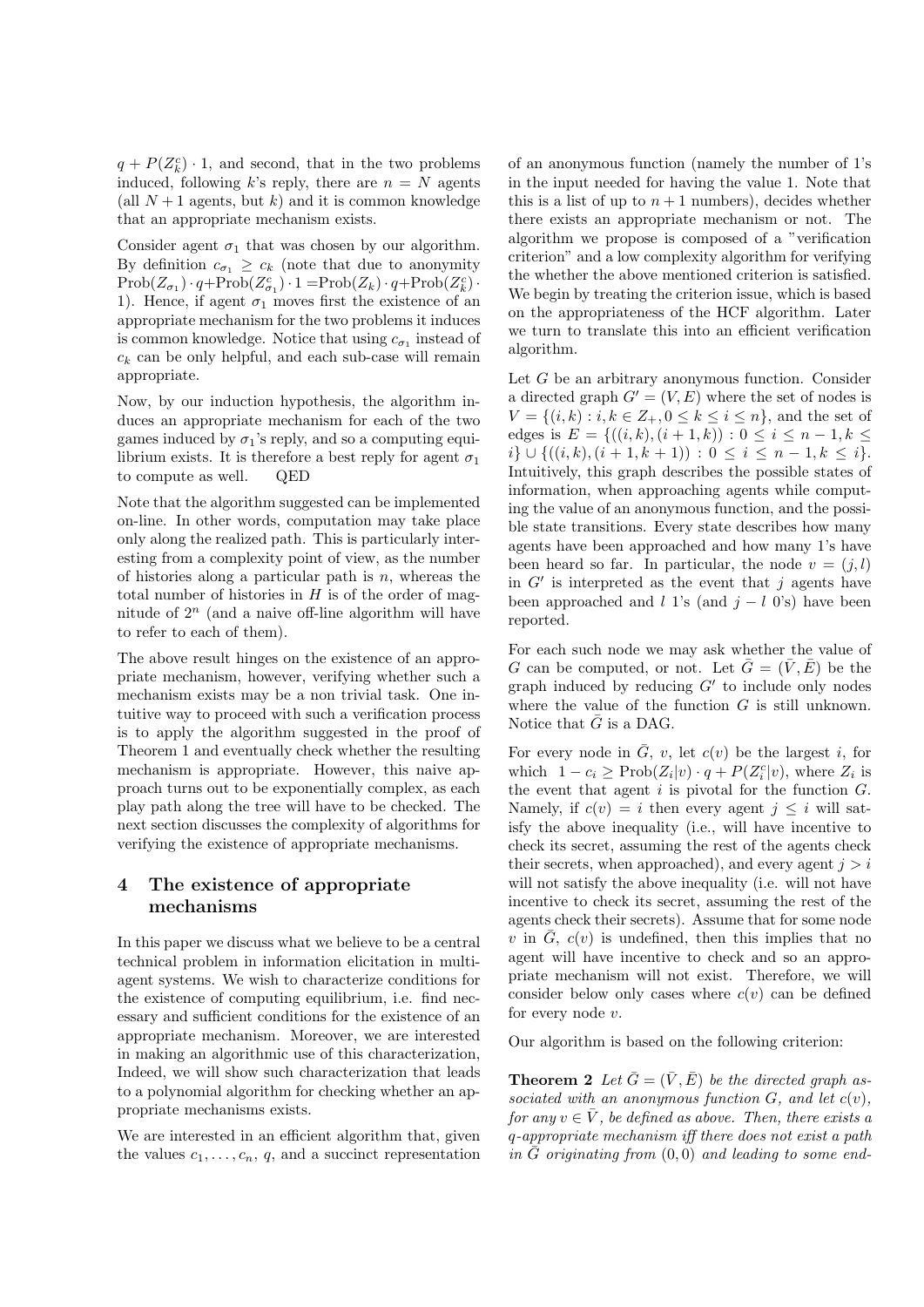node v,  $(v_1 = (0, 0), v_2, \ldots, v_l = v)$ , for which there exists some  $1 \leq i \leq n$  such that  $|\{v_i : c(v_i) \leq i\}| > i$ .

#### Proof (sketch):

Proof of the first direction - Assume there exists a path in  $\overline{G}$  originating in node (0,0), and leading to some end node  $v, (v_1 = (0, 0), \ldots, v_l = v)$ , and some i such that  $|\{v_i : c(v_i) \leq i\}| > i$  then since v is a reachable state (if  $v = (k, l)$  then we will reach v whenever after approaching k agents we have been reported on l 1's and  $k - l$  0's) the above condition immediately implies that there will be an agent who will not check its secret while this agent is pivotal (since the graph consists only of nodes where the value of  $q$  is still undetermined). This means that in this case no sequential mechanism is appropriate.

Proof of the second direction - Assume an appropriate mechanism does not exist. Then, the HCF mechanism will not be appropriate. Let  $v$  be a node where the HCF mechanism halts and let  $(v_1 = (0,0), \ldots, v_l = v)$ be the specific path leading to  $v$ . As HCF halts we conclude that it has already placed all agents  $1, 2, \ldots, c(v)$ along the path  $(v_1 = (0, 0), \ldots, v_l = v)$ . Denote by i the maximal number for which all agents  $1, 2, \ldots, i$ have been placed by the HCF. In particular this means that  $i+1$  was not placed. Obviously  $i > c(v)$ . For any  $j \leq i$  let  $v_j$  be the node at which j was placed.

We claim that  $c(v_i) \leq i$ . Assume this is incorrect and  $c(v_i) > i$ . In this case HCF would have chosen  $i + 1$ , which is available at this node, or a higher cost agent, and not agent j (recall  $i \leq j$ ). Therefore along the path  $(v_1 = (0, 0), \ldots, v_l = v), \quad |\{v_i : c(v_i) \leq i\}| >$ i, and so any path from the origin to an end node which prefix is  $(v_1 = (0, 0), \ldots, v_l = v)$  satisfies the property that there exists some  $1 \leq i \leq n$  such that  $|\{v_j : c(v_j) \leq i\}| > i.$  QED

We use the appropriateness criterion of the Theorem 2 to present an efficient algorithm for verifying appropriateness:

Theorem 3 Let G be an anonymous function, and consider a set of n agents, with costs  $c_1, \ldots, c_n$ , and a parameter  $0 < q < 1$ , then there exists a polynomial algorithm for checking the existence of an appropriate mechanism

#### Proof (sktech):

1. We construct the graph  $\bar{G}$  and compute the  $c(v)$ 's. Notice that since the function is anonymous, these computations are polynomial. If  $c(v)$  can not be determined for some node then there is no appropriate mechanism.

- 2. For any end-node  $v = (k, l) \in \overline{V}$  we check whether there is a path of length  $j+1$  annotated by  $c(v)$ 's of value  $i$  or lower connecting  $(0, 0)$  to that node (for any  $j$  between 1 and  $n$ )
	- Construct a graph where every node  $v'$  which is associated with  $c(v') \leq j$  gets the weight 1, and each other node gets the weight 0.
	- Look for the maximal weighted path (i.e. a path where the sum of weights is maximized) between  $(0, 0)$  and v and check if it is of value  $j+1$  or more. Notice that this is polynomial.
- 3. If no such path is found (for any node  $v$ ) then there exists an appropriate mechanism, and otherwise there is no appropriate mechanism.

The proof follows from Theorem 2, the feasibility of generating the graph  $\overline{G}$  and the efficiency of standard path finding algorithm. Details omitted. QED

Notice that theorems 2 and 3 introduce an interesting complexity-theoretic lesson. These theorems do not tell us that there exists an efficient procedure that outputs an appropriate mechanism. Indeed, the size of the description of such a mechanism may be exponentially large. However, these theorems give us an efficient procedure for studying the existence of such a mechanism for a given input, although the mechanism, if exists, may not be off-line (efficiently) constructed. However, given our previous result, if our (efficient) procedure verifies that an appropriate mechanism exists, then it can be (efficiently) constructed on-line (in a step by step fashion). We believe that this situation, where the decision problem and the search problem have such inter-play, sheds an interesting light on the study of the complexity of mechanisms for information elicitation.

# 5 Extensions: Privacy and Randomness

Our model introduces information elicitation in the framework of a basic setting, where each agent is provided with full information about the history until it has been approached. While this is a natural basic model, one may consider extended models, where agents may be provided only with partial information. We now briefly discuss this extension.

#### 5.1 Privacy: Providing Partial Information

Partial information is modelled by having mechanisms where the information provided is also a function of the history. Formally, this can me modelled by adding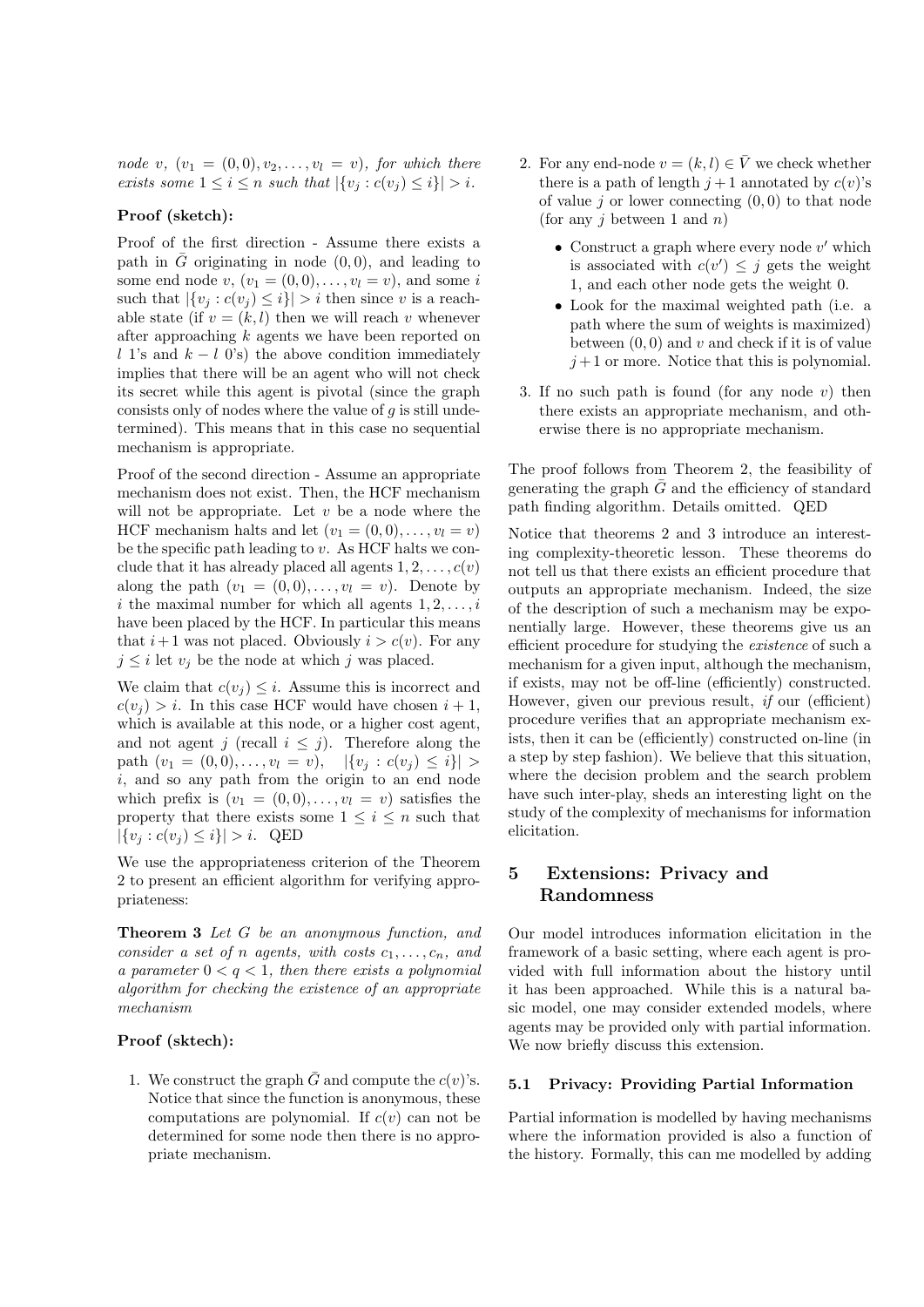to the definition of the mechanism another function:  $h: H \to 2^H$  where this function states which information will be provided to each agent as a function of the history so far. Notice that in general the mechanism may "cheat" about the history observed so far; an agent's state of information will be determined by his knowledge of the mechanism and the information provided to him by the mechanism (the formal definition is therefore as in the theory of knowledge, as used in AI and distributed computing (?)). Notice that this general definition enables to express the simultaneous mechanism (by always providing all agents with the information  $2^H$ ). Moreover, it allows to approach agent i after two different histories  $(k, l)$  and  $(k', l')$  without the agent knowing which history is the actual one (as long as one of these histories is not a prefix of the other). We can then define computing equilibrium and appropriate mechanisms as before. We can show:

Proposition 1 There exist anonymous functions,  $c_i$ 's and q, for which there does not exist an appropriate mechanism in the full information setting, but there exists an appropriate mechanism in the partial information setting.

The proof of the above proposition is implied by the following example. Let  $G$  be the consensus function over 3 agents. Set  $q = 0.5$  and  $c_1 = 0, c_2 = 0.26, c_3 =$ 0.3. One can verify that no fully revealing mechanism is appropriate, whereas a mechanism that approaches agent 1 first, and then agent 2 if the information received is 0 and agent 3 if the information received is 1, and if needed approaches the last agent which has not been approached yet (while providing no information) is an appropriate one.

#### 5.2 Probabilistic Mechanisms

Another question of interest relates to a random/probabilistic behavior of the information elicitation mechanism. In particular, we ask whether this may be helpful in leading to computing equilibrium. This topic is not an issue when considering our basic ("broadcast") setting; in this case it is easy to see that since the center and the agents have the same information about the history, probabilistic decisions (about the agent to be approached or the information to be provided) is not helpful. However, probabilistic mechanisms may be helpful when considering the partial information setting. We can show:

Proposition 2 There exists an anonymous function,  $c_i$ 's and q, for which there does not exist an appropriate deterministic mechanism in the partial information setting, but there exists an appropriate probabilistic mechanism.

To see this consider a setting where we wish to compute the OR function, and we have two agents with equal costs  $c = c_1 = c_2$ , and  $q = 0.5$ . One can check now that if we take  $c = \frac{17}{24}$  then any deterministic mechanism will not be appropriate, but a mechanism that chooses each agent with probability 0.5 to be approached first (and approaches the other only when the first agent's reply is 0), and does not provide any information to the agents is an appropriate one.

Notice that this example shows the power of sequential mechanism also for the case where all agents have identical costs. Indeed, it can be shown that when all costs are equal then any deterministic sequential mechanism can not do better than the simultaneous simple mechanism. However, Proposition 2 shows in the case of equal costs a probabilistic sequential mechanism can be more effective than such deterministic mechanisms. This serves as a further evidence to the power of information elicitation using sequential mechanisms.

# 6 Discussion

This paper introduced information elicitation in multiagent systems, using the multi-party computation game. The novelty of our approach stems from treating multi-party computation as a public good setting, where costly computation of private inputs leads to free-riding problem, and from the introduction and study of mechanisms (and in particular sequential mechanisms) for overcoming this problem. Our framework therefore bridges the gap between work in multiparty computation and information elicitation in computer science and the literature on mechanism design and free-riding in economics and game theory.

Our paper emphasizes the existence of appropriate mechanisms. In particular we show an algorithm for verifying the existence of an appropriate mechanism, as well as provide criteria for existence. However, most of this is carried our for the case of broadcast communication channels. The issue of private channels, which is discussed only briefly, is a subject of a complementary study (?). Although the discussion of private channels can be viewed as an extension of the work on broadcast communication, the related work does not deal with the problem of existence. The introduction of random mechanisms and its power is another subject introduced in the previous section, that may deserve further attention.

Multi-party computation is a central topic in computer science. The main objective discussed in the literature is to devise protocols for collective computation of the desired function value without having any information